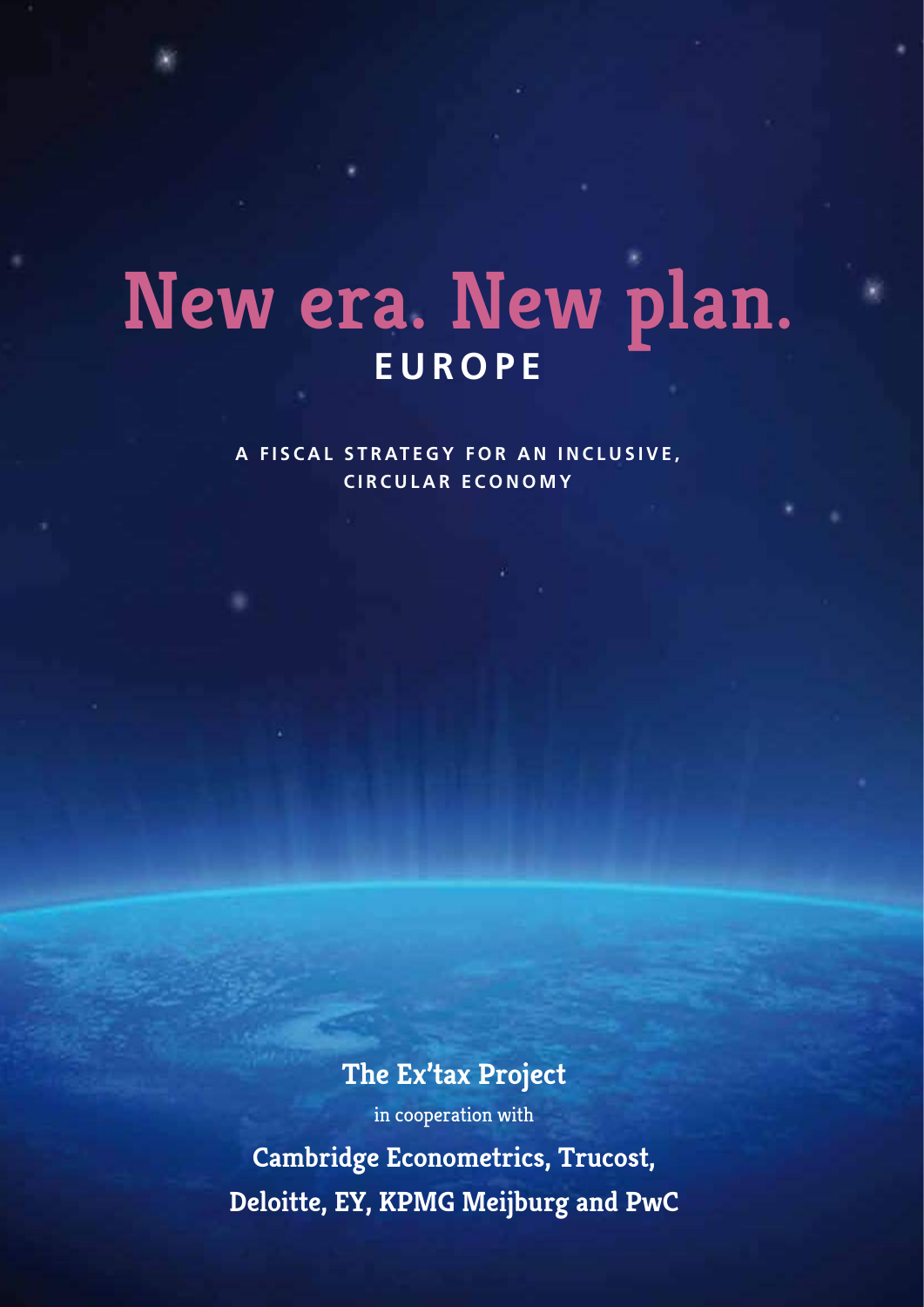# Abstract

This study by The Ex'tax Project in cooperation with Deloitte, EY, KPMG Meijburg and PwC examines the impact of a tax shift from labour to consumption and natural resource use. Cambridge Econometrics has modelled the impacts of a tax shift scenario in the period 2016-2020 in 27 Member States of the European Union using the E3ME macro-econometric model.

The GDP and employment results are positive in each of the 27 countries. In 2020, GDP levels are on average 2.0% higher and employment levels are 2.9% higher than business as usual. This means that 6.6 million more people are in employment.

Based on the modelling results, Trucost assessed the integrated impact of the scenario on financial capital, natural capital and social capital. The *Ex'tax Integrated Value Added Statement* includes the financial capital value (economic growth), as well as the external benefits to society in terms of social capital (the health impacts of employment versus unemployment) and natural capital (health impacts of lower carbon emissions, reduced pollution levels because of lower energy resource use and water savings).

These findings suggest that a tax shift from labour to natural resource use and consumption is a viable strategy to align tax systems with the *Europe* 2020 Strategy and the Sustainable *Development Goals*.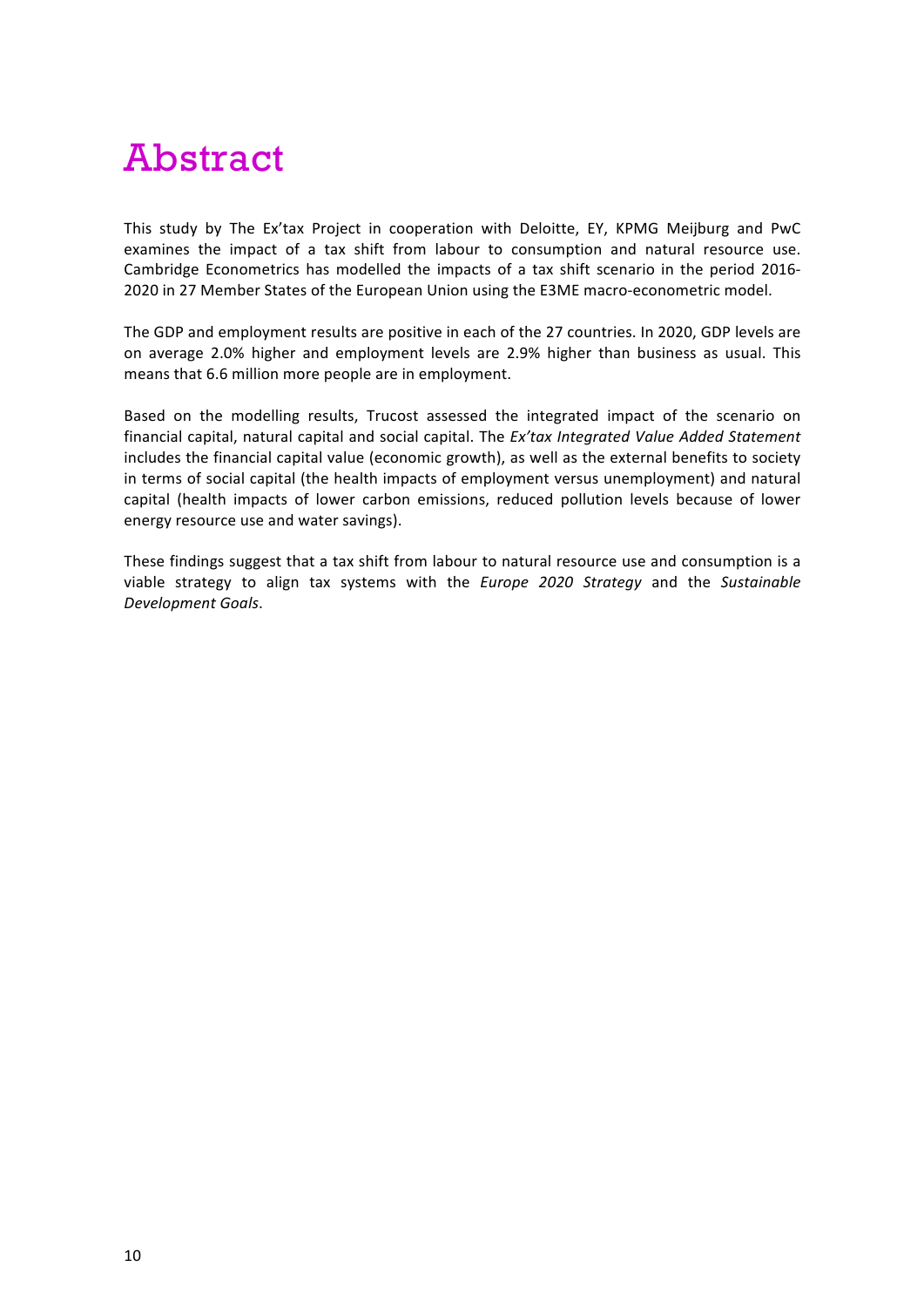# Executive Summary

# **The European Union is facing global challenges**

The European Union has entered an era of global and regional turmoil and challenges that include low economic growth, labour market challenges and widespread unemployment, climate change and materials supply risks. International strategies to address these challenges (such as the *Europe* 2020 Strategy and the *Sustainable Development Goals*) focus on the eradication of poverty and unemployment, and on reducing carbon emissions, energy use, air pollution and water consumption. These are issues that nations cannot solve on their own. The cohesion and long-term success of the EU will depend on the Union's capability to make EU-economies more inclusive, fair and resilient.

# **A central role for fiscal systems**

An update of our fiscal systems will be key to match the challenges of the 21st century, as taxes steer the economy, by their direct and indirect influence on consumption and investment decisions. Historically, fiscal systems in Western nations have evolved to lean on labour taxes (all taxes paid by employers and employees that are linked to wages, such as payroll taxes, personal income taxes and social security contributions). In 2012, 51.0% of tax revenues (EU-28 weighted average) were derived from labour. Taxes on natural resources and consumption provide a much smaller fraction of total tax receipts (6% weighted average in 2012). This seems illogic, as high labour taxes incentivize businesses to make people redundant, while low resource taxes facilitate overconsumption.

# Fossil fuel subsidies act as a 'negative price on carbon'

At the same time, almost all nations apply direct and indirect *subsidies* for environmentally damaging activities. Tax credits - defined as a subsidy by the WTO - are a key route of support for the fossil fuel industry. Such tax concessions are now generally being referred to as *Environmentally Harmful Subsidies* (EHS). 

On a global scale, the IEA estimates that fossil fuel consumption subsidies were  $\epsilon$  387 billion in 2014. According to the World Bank, this is "likely to be an underestimate". OECD data suggest that fossil fuel support measures (including tax expenditures and budgetary transfers) in the European Union were over  $\epsilon$  24 billion in 2014.

Although there are methodological issues of measuring fossil fuel subsidies, the OECD, the World Bank and the IMF have called for lower fossil fuel subsidies as these support measures act as a 'negative price on carbon'. They hold back investments in cleaner emerging technologies and crowd out scarce fiscal resources.

According to the IEA, global fossil fuel subsidies are "over four-times the value of subsidies to renewable energy".

# Updating the tax systems is key to address global challenges

The architecture of modern European tax systems stems from a time when globalisation had not yet materialized and jobs could not be moved around the globe. In the past, computers and robots could not substitute employees, and labour provided a stable and reliable source of income for governments. Natural resources seemed available indefinitely, and linear (take-makewaste) consumption did not yet show its harmful effects.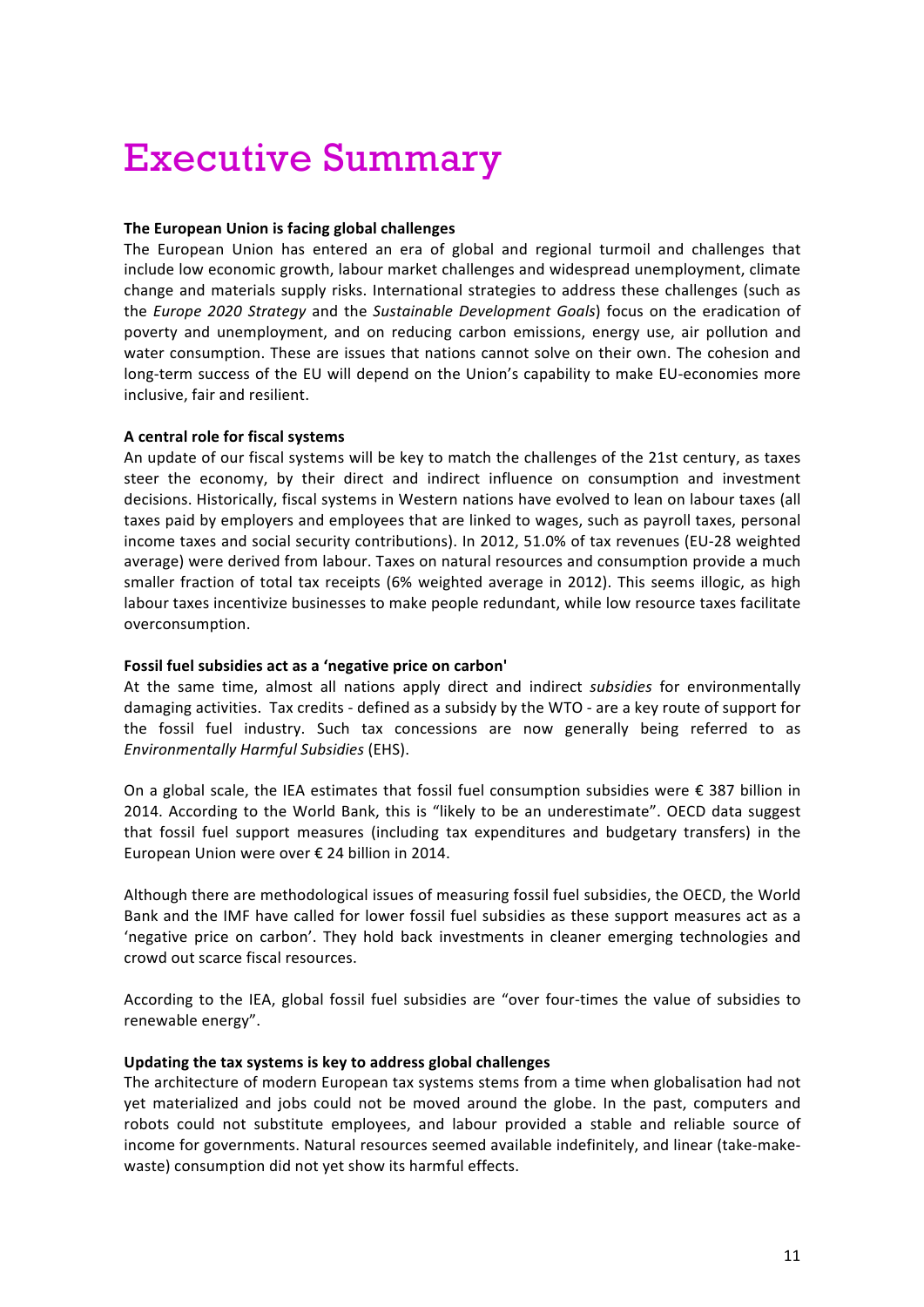Times have changed. The environmental and social megatrends underline the need for EU Member States to move towards inclusive, 'circular' economies that provide meaningful employment while making clever use of natural resources. In such economies, consumption shifts away from the prevailing, linear system. Natural resources are brought in closed loops, while businesses can add value over and over again by applying principles such as resource efficiency, Cradle-to-Cradle and biomimicry. Such economic system requires labour-intensive business models including repair and maintenance services, remanufacturing, refurbishment, spare parts harvesting and the redesign of products.

# A coherent tax strategy is needed to support the transition

Full employment and social cohesion are basic EU objectives. The European Commission has adopted the transition towards a more circular economy as an official goal of the Union as well. Unfortunately, the prevailing tax systems are not yet aligned with these goals.

In the EU, tax policy is a national competence and a topic of much debate. The question remains, though, how to develop a coherent tax strategy that matches (rather than inhibits) the sustainable and inclusive growth agenda? Such a strategic approach would allow the EU to become much more effective on the international stage and maximise the economic potential of the EU frontrunners in the sustainability transition.

## Growing support for a tax shift

According to the European Commission, a tax shift from labour to things like pollution is "a winning strategy":

"One of the biggest tax policy challenges in Europe is that governments tend to rely too *much* on *labour* taxes. But overdependence on labour taxes can be a disadvantage when they make it too expensive to employ people. Passing some of the taxes to other *things, such as pollution, could help to accelerate employment and economic growth. Smart taxation is a winning strategy.*"<sup>1</sup>

The proposal to shift taxes from labour to natural resource use (herein referred to as *Ex'tax*, an abbreviation of *Value Extracted Tax*) has been around for years, and many institutions such as the OECD, the IMF, the World Bank, the European Parliament, the Eurogroup and the ILO have called for such a tax shift. A list of quotes is provided in this study.

#### **The Ex'tax concept**



According to the Commission, environment-related taxes are amongst the taxes "least *detrimental to growth"*. The administrative costs and transaction costs of green taxes are lower than other taxes (notably income taxes) and their efficiency losses are far smaller than for labour taxes. MIT's *Global Change* program has found that higher gas taxes are at least six to fourteen

<u> 1989 - Johann Stein, marwolaethau a bh</u>

 $1$  European Commission (2015), Smart Taxation: a Winning Strategy. Video.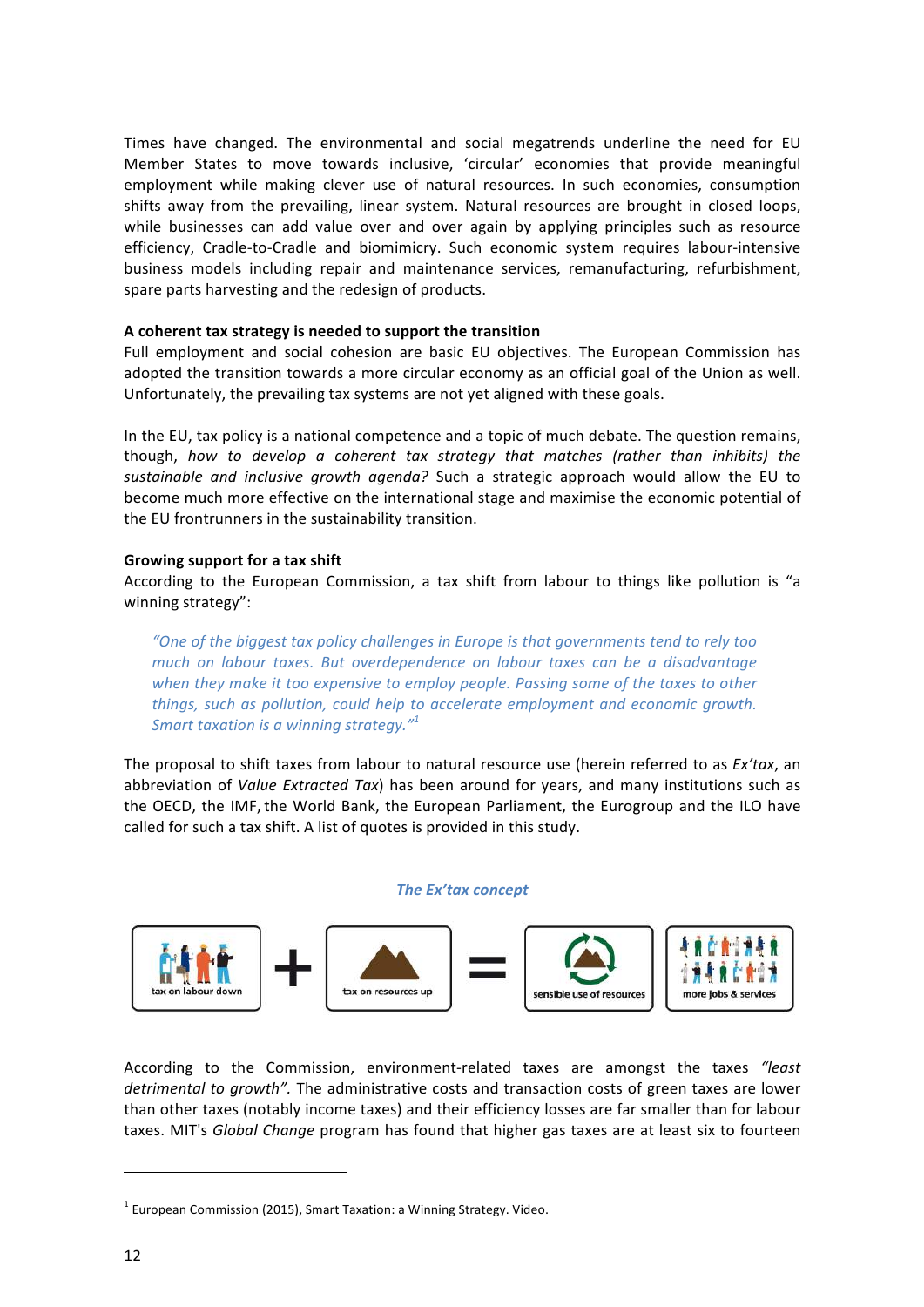times more cost-effective than stricter fuel-economy standards at reducing gasoline consumption.

The relation between high labour costs and unemployment has been documented extensively.

Based on economic theory, based on economic modelling work and based on empirical evidence so far, there is ample support for the assumption that a shift in taxation can have a positive impact on employment, economic growth and the environment.

## **Gaining momentum**

The concept of a tax shift is gaining momentum for a number of reasons. Firstly, there is an increasing knowledge base on the external costs of economic activities. Secondly, the world has seen a surge in support for climate action and, thirdly, the role of business is changing.

## 1. **Increasing knowledge base on external costs**

There is increasing awareness on the external costs of economic activities. The OECD, for example, estimates that by 2060, climate change will curb global GDP by 1.5% on average. Citi GPS estimates the cumulative GDP 'lost' because of climate change at \$ 44 trillion (€ 41 trillion)<sup>2</sup> by 2060. In Europe, in 2010 alone, air pollution caused over 400,000 premature deaths and €330-940 billion in external costs. Such insights demonstrate the great costs of inaction.

## **2. A surge in carbon pricing systems**

<u> 1989 - Johann Stein, marwolaethau a bh</u>

The world has seen a surge in support for climate action, which resulted in the Paris Climate Agreement being adopted by more than 190 countries. Carbon pricing systems are being implemented across the globe, which sensitizes governments to the role of taxes in society. In 2015, governments raised about \$ 26 billion ( $\epsilon$  24.4 billion) in revenues through carbon pricing mechanisms, representing a 60% increase from 2014. The total value of such mechanisms is currently estimated at just below \$ 50 billion ( $\epsilon$  46.9 billion).

#### **3.** Businesses are applying integrated reporting and shadow pricing

Thirdly, the role of business is changing. Business leaders are now engaging actively in sustainability, embracing the concept of pricing externalities and the circular economy. Currently, 92% of the world's largest 250 corporations report on their sustainability performance. This development is driven in part by investors demanding disclosure of risk information. The proverb 'what gets measured gets managed' certainly applies, as the data are making companies aware of the impact of their activities and enable them to assess the risks across their value-chain. At the same time, the data help to identify opportunities to serve the global marketplace with smarter, cleaner and inclusive business models.

In practice, however, introducing sustainable products and services is often an uphill battle, as business cases of sustainable and inclusive solutions need to compete with options based on 'taxfree' primary resources and subsidized fossil fuels. High labour costs are holding back labourintensive R&D efforts and activities such as repair and maintenance services, needed for a circular economy. The last few years, more and more business leaders are calling for carbon pricing to fix these failing market mechanisms.

In anticipation of effective pricing of carbon by governments, hundreds of multinationals around the globe are even taking unilateral action. In their accounts, they apply a shadow price on

 $2$  Throughout this document, exchange rates are derived from the U.S. Internal Revenue Service website and based on the date of each publication.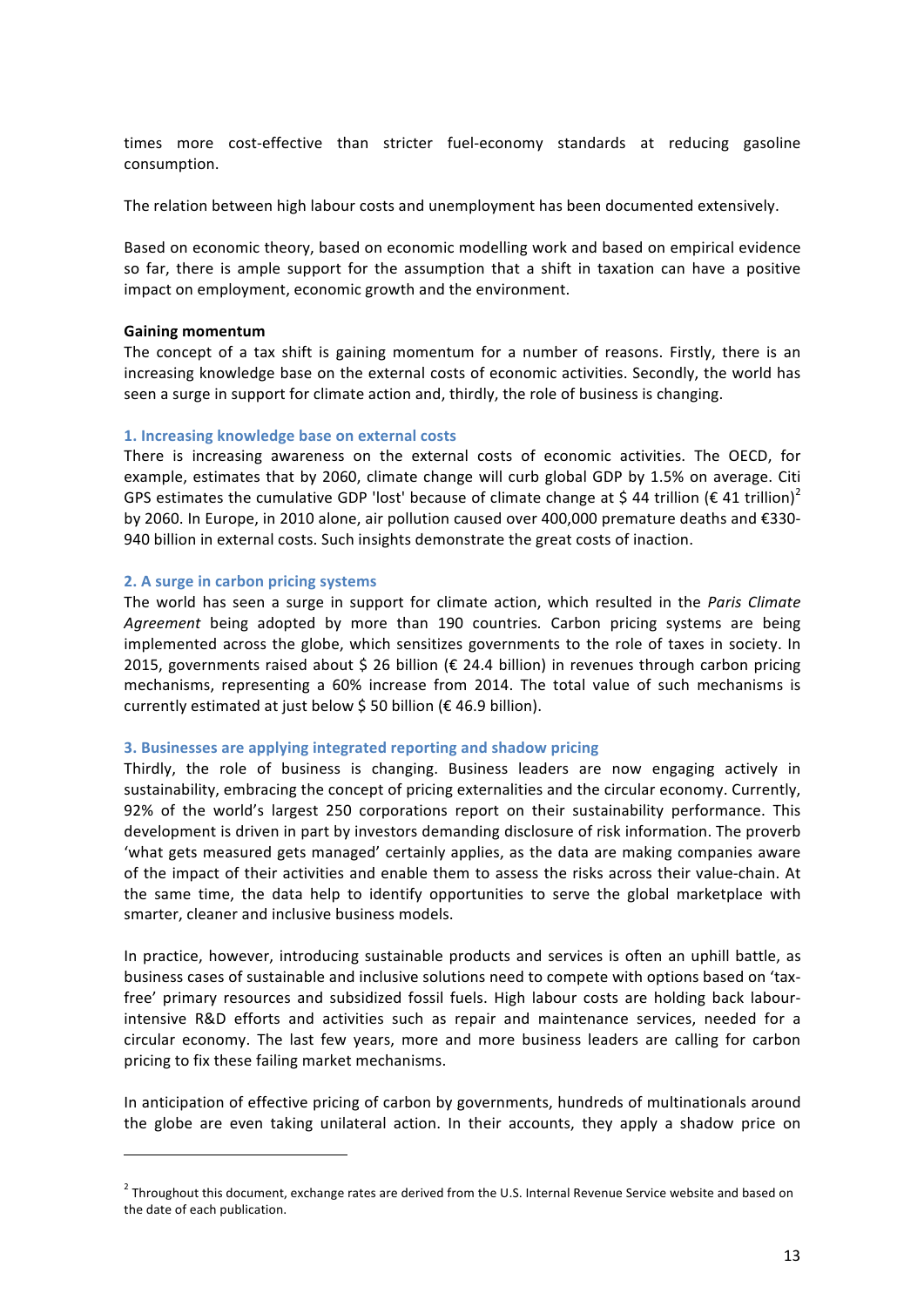carbon, in order to improve long-term investment decision-making. In 2015, 435 companies reported to CDP that they used an internal price on carbon - almost a threefold increase from the previous year. In 2016, 517 companies disclosed their practice of pricing carbon emissions. An additional 732 disclosed plans to implement such price by 2018.

These developments illustrate the changing perspective on the role of taxes and other pricing mechanisms.

# The Ex'tax Project and partners contributing to this 'winning strategy'

To contribute to the advanced understanding of the tax shift concept, in 2014, The Ex'tax Project (a Dutch think tank) joined forces with international tax thought leaders Deloitte, EY, KPMG Meijburg and PwC. The group published a study called *New era. New plan. Fiscal reforms for an inclusive, circular economy. Case study the Netherlands.* This study explored the rationale for taxing natural resource use rather than labour, contained a Policy Toolkit and a tax shift scenario for the Netherlands. In 2016, with its partners, The Ex'tax Project has updated and internationalized this research. A tax shift scenario was developed that matches EU aspirations to simplify tax systems and relieve the tax burden on labour in each of the 27 EU Member States under review.

The renowned institute Cambridge Econometrics was assigned to model the macro-economic effects of the scenario across the European Union using the E3ME model. This is a global E3 (energy, environment and economy) econometric model that covers each EU Member State individually. The key advantage of using the E3ME model lies in its strong empirical grounding and non-optimisation properties, meaning that it simulates real-world behaviour. E3ME has previously been applied by national governments and the European Commission to investigate various climate, energy and environment-related policies.

Trucost, the global expert on quantifying and valuing externalities, was asked to build the first 'Integrated Value Added Statement' for this macro-economic study. Based on the Cambridge Econometrics modelling results, this statement includes the external benefits (the added value) of the scenario on social capital and natural capital.

An update of our tax systems requires a long-term vision on the role of taxation in facilitating **growth based on human capital, skills and knowledge, rather than the extraction of natural**  resources. Also, a pragmatic roadmap for implementation is needed. This report contributes to **both these purposes.**

# **Constructing a tax shift scenario**

*The Ex'tax Policy Toolkit* below provides an inventory of tax base options for the implementation of Ex'tax principles. These are the 'buttons' governments can 'push' to shift taxation from labour to natural resources. In many studies, the primary focus of researchers is an increase in environmental taxes, while opportunities to lower labour taxes are considered a secondary side effect. This study values both sides of the coin equally; both a major decrease in labour taxes and an increase taxation of natural resources and consumption are necessary for a systems change.

In the Toolkit, on the left (in blue), are the tax base options with regard to labour and on the right (in brown) those with regard to natural resources and consumption.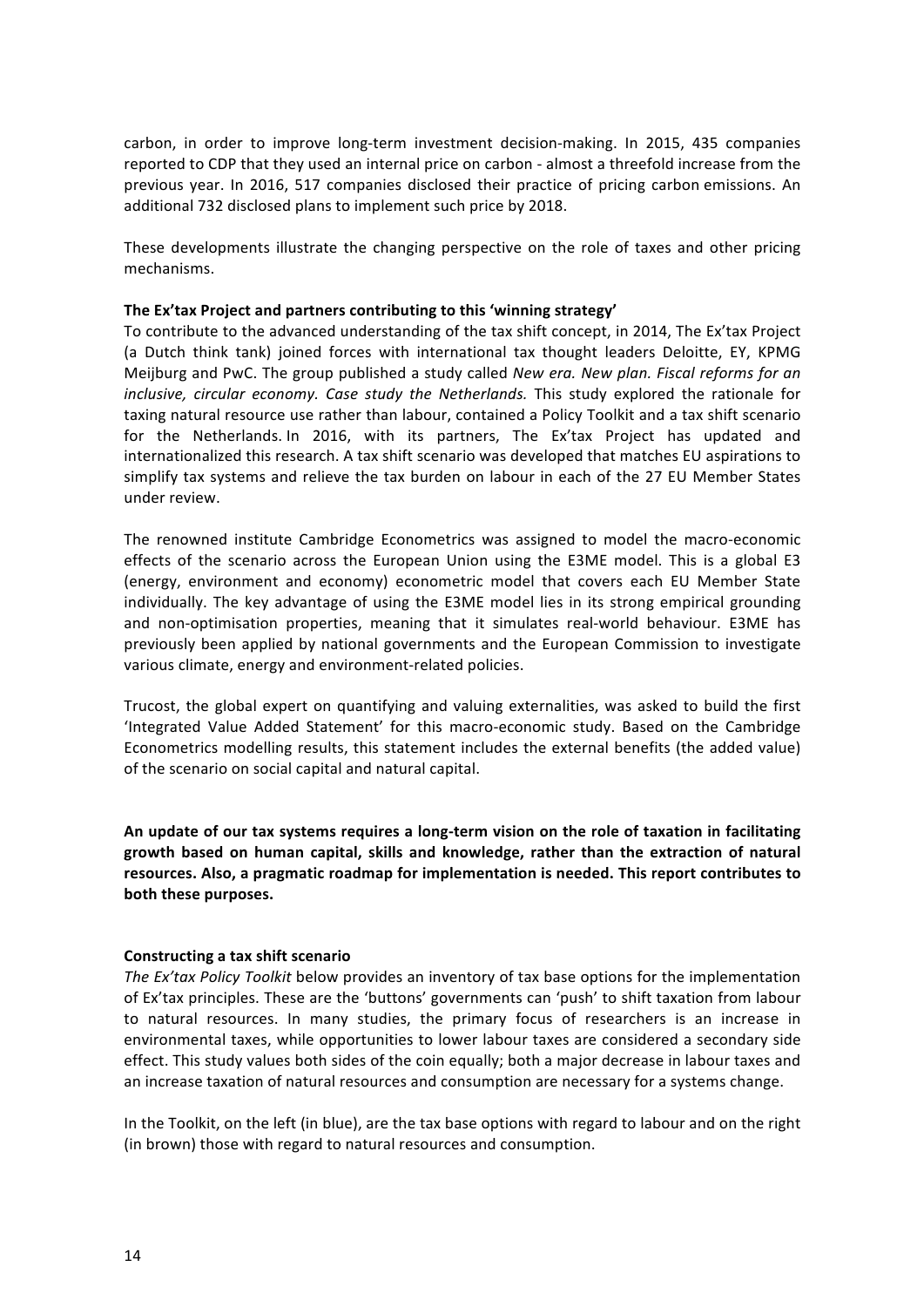# The Ex'tax Policy Toolkit for shifting the tax base *from labour to natural resources & consumption*



Based on this inventory, a tax shift scenario was developed. The scenario applies 'the polluter pays' principles by introducing additional excise duties on fossil fuels and taxes on carbon, water and electricity (for bulk users rather than households). The scenario also includes measures to raise VAT rates. The combined revenues are used to lower the tax burden on labour. Personal income tax and social contributions paid by employees and employers are reduced (without changing the social protection base). Also, an investment in employment is made through a payroll tax credit for companies that effectively increase employment. An investment is made in jobs in innovative sectors through a payroll tax credit for circular innovation. Finally, a zero percent VAT rate is assumed for labour-intensive services (maintenance and repair).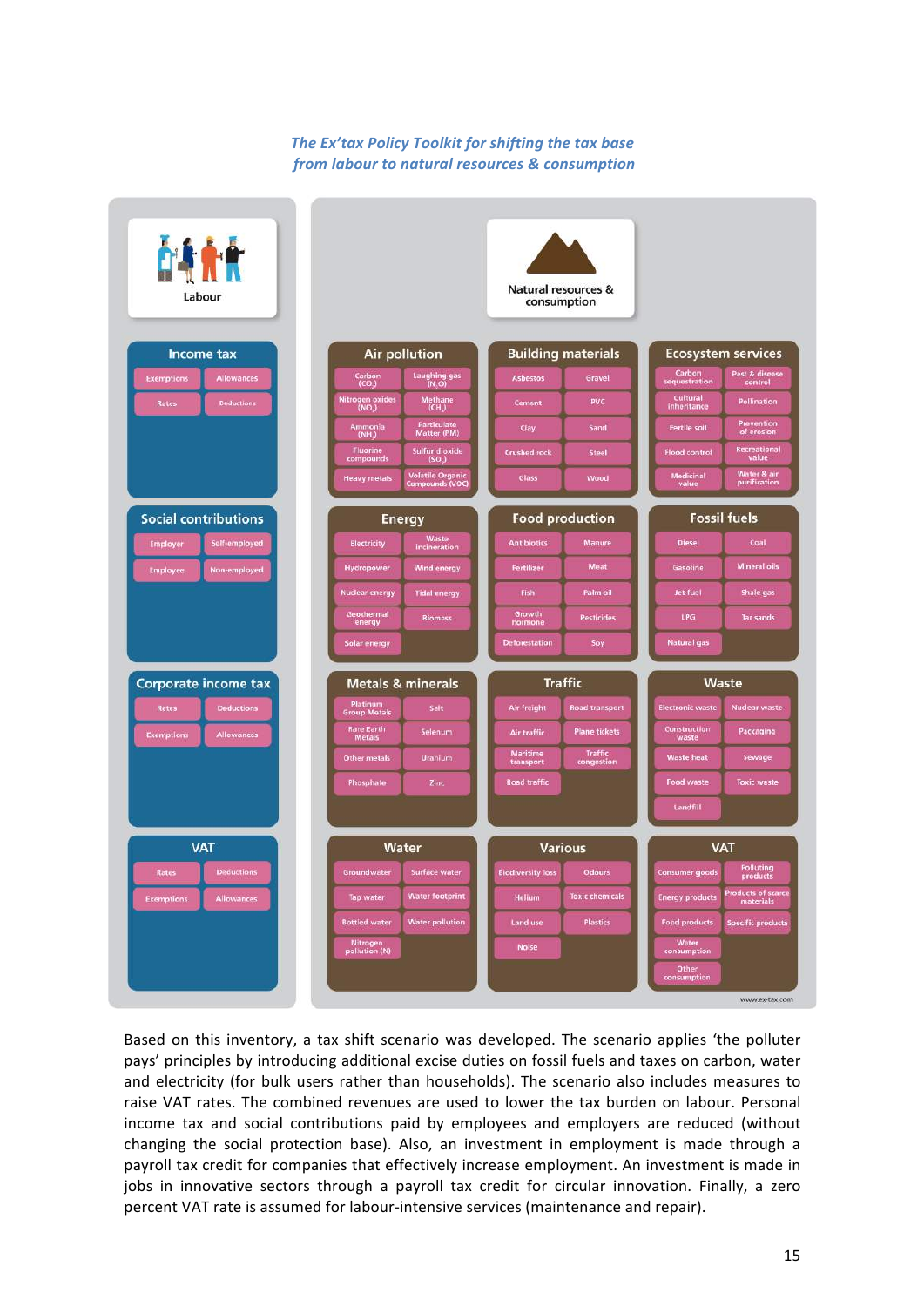The scenario is designed to be revenue neutral. This means that there are no direct stimulus or austerity effects in the scenario. In E3ME the measures are introduced in 2016 and are scaled up linearly to full value by 2020. Implementation is not likely to take place as of 2016, however, for modelling purposes this short time frame provides the most valuable impact analysis.



# *EU-27 scenario for a tax shift from labour to natural resources & consumption (2020, difference from baseline)*

(2016) The Ex'tax Project & Cambridge Econometrics

*Notes*

*Reflects the situation in the year 2020 in 2015 prices. In the modelling, the measures are phased in over a five-year period, reaching full force in 2020. Croatia is not included. All tax rates are indexed in line with inflation.*

*(a)* Labour-intensive services (maintenance & repair).

*(b)* Secondary effect (€ 0.09 billion) due to change in labour costs and economic impacts. There are no direct stimulus or austerity effects in the scenario.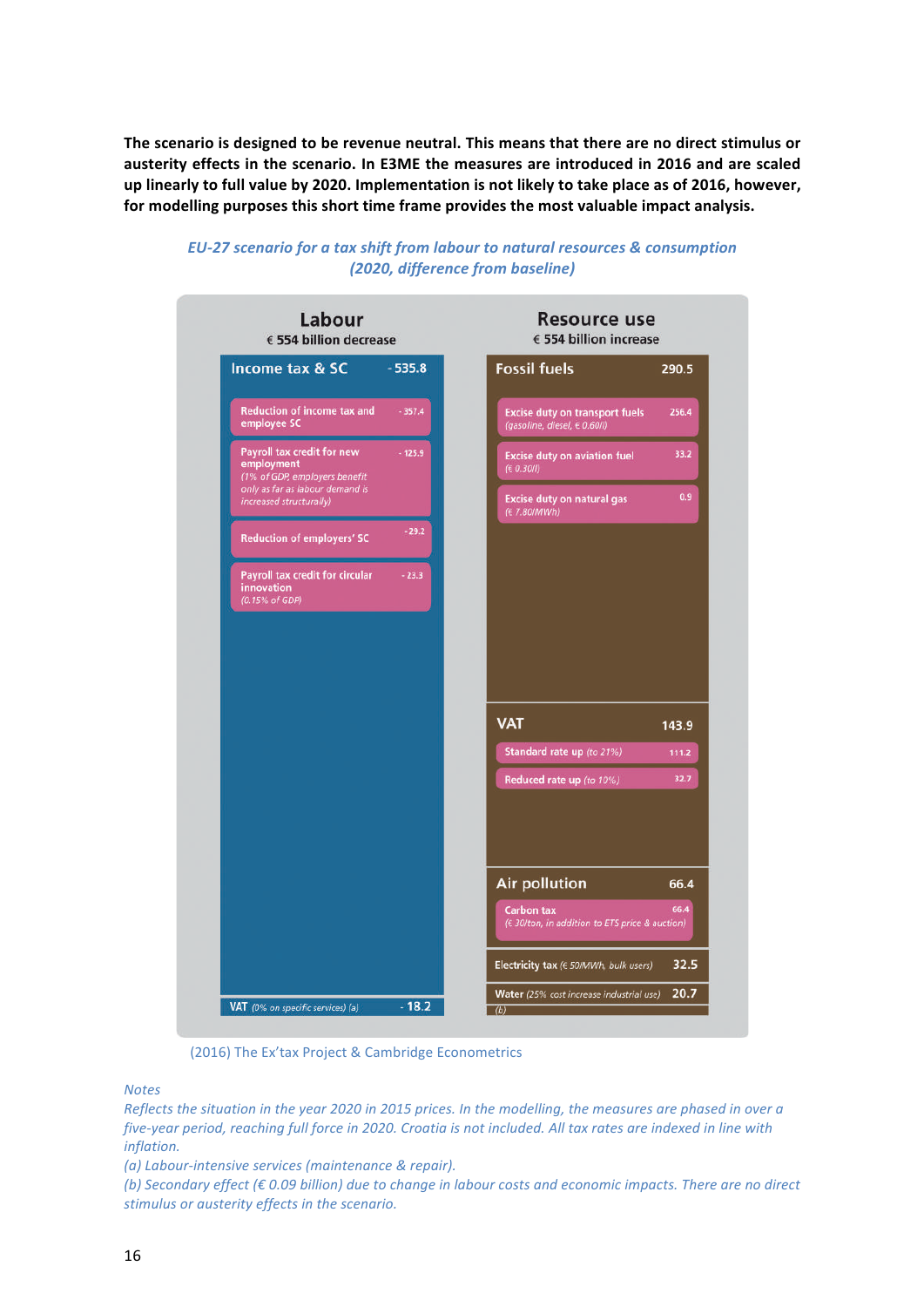It should be emphasized that the scenario is not a blue print. It is meant to explore a viable **pathway** to achieve the ambitious common goals in the *Europe 2020* strategy and other goals as targeted by national and international policy. It's a potential common path that enables individual action; much like traveling a road across different landscapes, EU Member States can choose their own path and speed, while still traveling in the same direction. The ultimate 'point on the horizon' being: tax systems that enable circular and inclusive societies.

# The impact of the scenario on labour taxes

In its fifth year (2020), on average throughout the EU-27, the scenario:

- **Shifts 13% of labour taxes** onto natural resources and consumption.
- **Reduces personal income tax revenues** by  $\epsilon$  367.9 billion\* compared to baseline, which represents 16.5% of the projected total EU-27 personal income tax revenues in the baseline in 2020. The results are particularly remarkable in the case of Romania, Bulgaria, Slovakia, Poland and Lithuania, where the revenues from resource taxes in the scenario are more than 100% of personal income tax revenues. In the model, these surpluses are treated as income subsidies.
- **Reduces the average personal income tax rate** (total income tax revenues divided by total wage and salaries) by 5.6 percentage points in 2020. In some countries, personal income tax rates can fall considerably more  $-$  up to 20 percentage points difference from baseline.
- Reduces social security contributions paid by employers by  $\epsilon$  29.2 billion\*, which compares to 2.5% of total EU-27 employers' social contributions in the baseline in 2020. The average social contribution *rate* paid by employers goes down from 18.2% to 17.4%.
- Reduces, in addition, employer's labour costs through the payroll tax credit for new employment ( $\epsilon$  125.9 billion)\* and the payroll tax credit for circular innovation ( $\epsilon$  23.3 billion).\* These credits are modelled separate from the employer's social security rate.

#### $*$ 2015 prices

Over the course of five years (2016-2020) the scenario shifts a cumulative  $\epsilon$  1.716 billion of tax revenues from labour to natural resources and consumption (2015 prices).

It's important to note that the way social security is financed changes; the social protection base does not change.

#### **Key results of the tax shift scenario**

- GDP and employment levels. In 2020, EU-27 average employment levels in the scenario are up by around 2.9% and GDP levels by 2.0% compared to baseline, as the positive effects of the reduced labour taxes and the associated increased employment offset any negative effects of the price increases.
- **Number of people in employment.** 6.6 Million more people can be in employment by 2020, contributing to the basic EU objectives of full employment and social cohesion.
- **CO2** emissions. Another impact observed is a reduction in CO2 emissions by 8.2% in 2020 compared to baseline.
- **Natural resource use.** During the 2016-2020 period, compared to baseline, the scenario saves 1,038.2 million tonnes of carbon, 219 billion cubic meters of water, 194 million tonnes of oil equivalents of energy resources (12 types of energy sources combined); and € 27.7 billion on the EU energy import bill.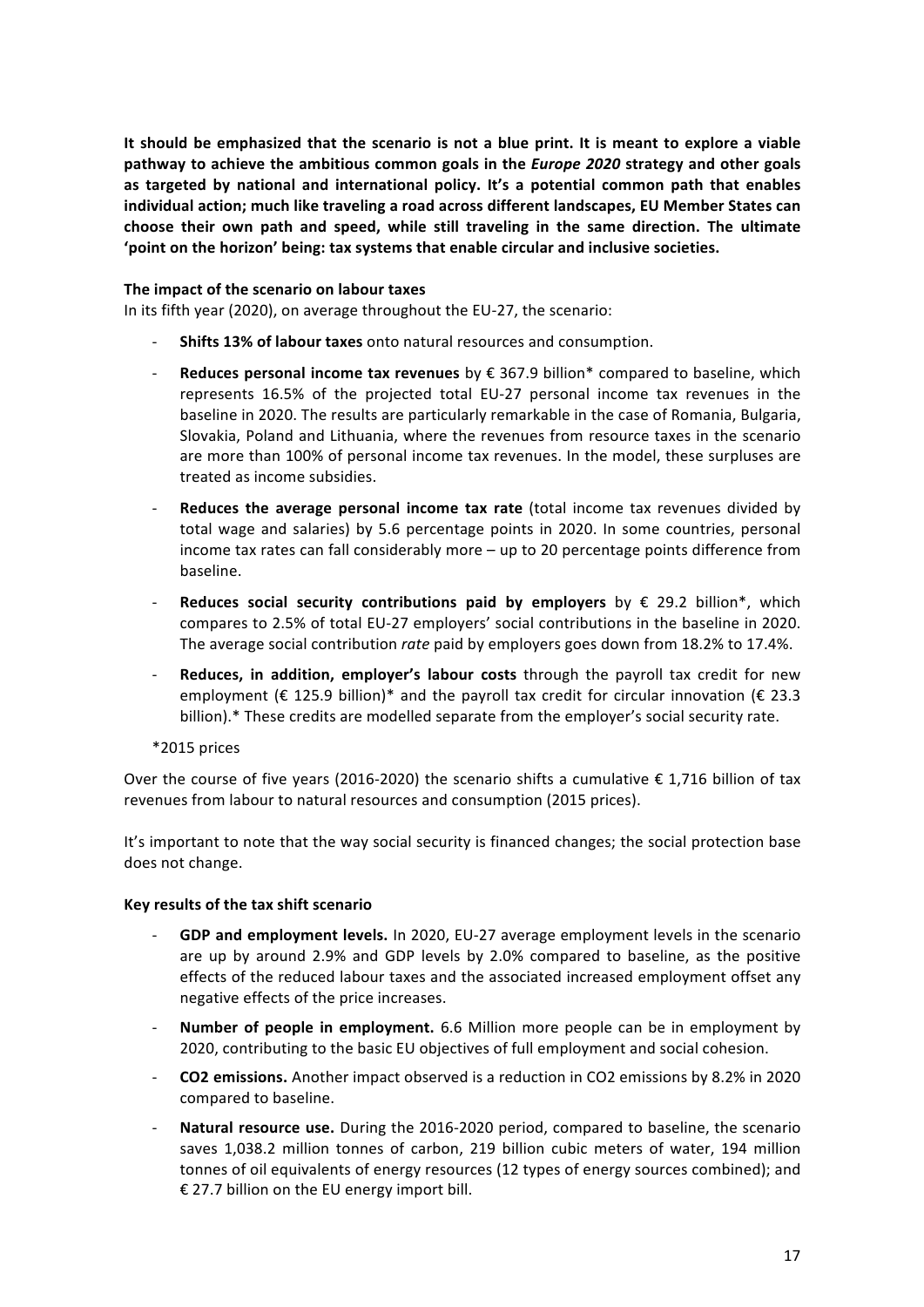Below is a graph with the key results per year, demonstrating the effective decoupling of GDP and resource use. The key message from the results is that it is possible to design policies that reduce resource use and carbon emissions, while at the same time stimulating the economy **and creating jobs.**



Key modelling results (EU-27, 2015-2020, % difference from baseline)

#### *Notes*

*\* Final energy consumption of twelve energy sources (including gasoline, diesel, aviation fuel, natural gas)*  by households, businesses and industry. Energy demand by the power generation sector is excluded in order *to avoid double counting.*

#### **Other results**

- **Member States results.** All Member States manage to lower carbon emissions while increasing economic growth and employment. GDP levels increase roughly between 0.5% and 8% (by 2020 compared to baseline) and employment levels rise by 1.7-4.8%. Significant carbon emission reductions (4.9-16.3%) are achieved. Final energy consumption of 12 types of energy sources is reduced by rates between 1.7% and 16.9%.
- **Sectoral output.** Output falls in the energy and utilities sectors but increases in all other sectors. Governments could opt for an additional innovation subsidy for electricity and utilities to help them innovate. Such measures would erode the overall budget to reduce employment costs.
- **Sectoral employment.** Energy and Utilities are the only sectors showing a negative employment growth. This effect is relatively small, though, as these sectors provide just 1.5% of total employment in the EU. The model shows a loss of 25,000 jobs in the Energy and Utilities sectors, while increasing employment by 6.6 million in other sectors.
- **Real incomes.** In all socio-economic groups real income increases, although slightly less in lower income groups than those in higher income groups; the difference between the first the fifth quintile is only 0.12%. Tax reform requires extensive safeguards to avoid regressive effects on vulnerable groups. In practice, undesirable impacts can be alleviated, for example, by targeting labour tax reductions towards specific income groups or by providing means-tested benefits or allowances. There are numerous policy options available to address the differences between socio-economic groups, and a few practical examples from EU Member States are provided.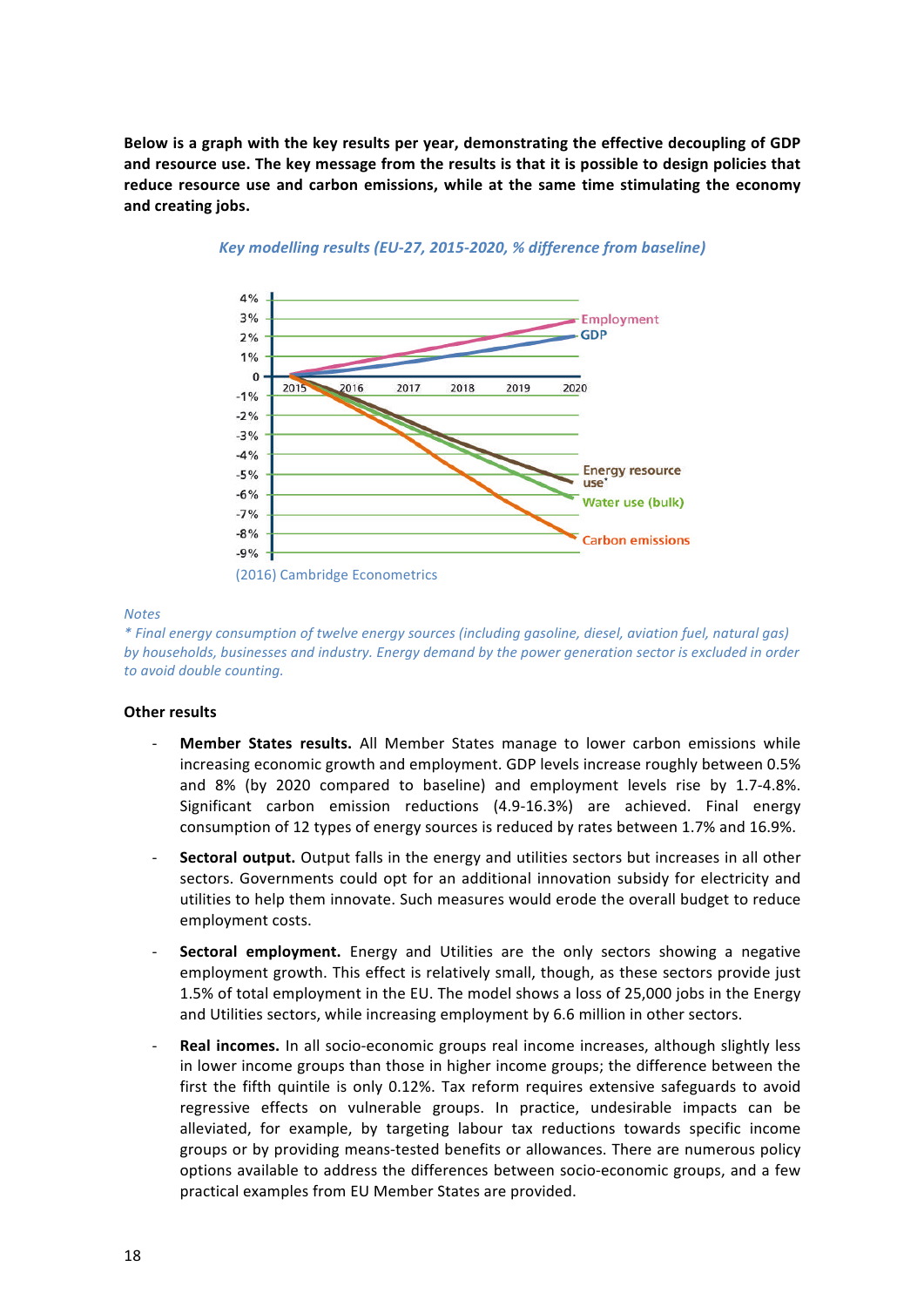These findings suggest that a tax shift from labour to natural resource use is a viable strategy to align tax systems with the goals of the Europe 2020 Strategy and the Sustainable Development Goals (SDGs) to increase employment, alleviate poverty, reduce emissions and energy use and stimulate R&D.

Pricing of externalities through raising taxes on natural resource use and pollution particularly serves Sustainable Development Goal 3 (Good health and wellbeing), Goal 6 (Clean water and sanitation), Goal 7 (Affordable and Clean Energy), Goal 11 (Sustainable Cities and Communities), Goal 12 (Responsible Consumption and Production) and Goal 13 (Climate Action). Using the revenues of these taxes to lower labour taxes and social security contributions most strongly supports Goal 1 (No Poverty), Goal 8 (Decent Work and Economic Growth), Goal 9 (Industry, Innovation and Infrastructure) and Goal 10 (Reduced Inequalities).

# **The first Integrated Value Added Statement (IVA)**

With the help of Trucost, the first *Integrated Value Added Statement* (IVA) was created for this international macro-economic study. The IVA Statement presents best estimates of the impact of the scenario on European Union's stock and flows of financial, natural and social capital over the period 2016-2020. While it is not possible to capture the complete effect of the policy shift on all aspects of these three capitals, the IVA Statement is a starting point from which future evaluations of policy can develop and improve. As such, not all possible externalities could be included in the statement. Trucost focused on the externalities that are robustly supported by data and evidence and those likely to have the greatest material impact.

The IVA Statement draws upon two key modelling analyses: macroeconomic modelling of direct and indirect financial flows, energy and water use, and employment by Cambridge Econometrics using the E3ME model; and extension modelling by Trucost of the natural and social capital impacts (or avoided impacts) arising from these changes.

The total value added of the tax shift scenario for the EU-27 is estimated at more than  $\epsilon$  1.100 billion over five years (at 2015 prices). In addition to the increase of  $\epsilon$  842 billion in GDP across the EU-27 countries (representing an increase in financial capital),  $\epsilon$  260 billion in natural capital value will be added over five years. This includes  $\epsilon$  49 billion due to avoided air pollution impacts on health,  $\epsilon$  113 billion due to avoided greenhouse gas emissions,  $\epsilon$  94 billion due to avoided health and ecosystem impacts of land and water pollution, and  $\epsilon$  4 billion due to the health and ecosystem benefits of water conservation.

Over  $€$  17 billion in social capital value is added through improvements to health associated with reduced unemployment. In the 2016-2020 period, 19.6 million more 'person years of employment' are created. The full benefits of reduced unemployment are likely to be much larger, including improvements in education and skills, income security, economic equality, poverty risk reduction, social stability and cohesion.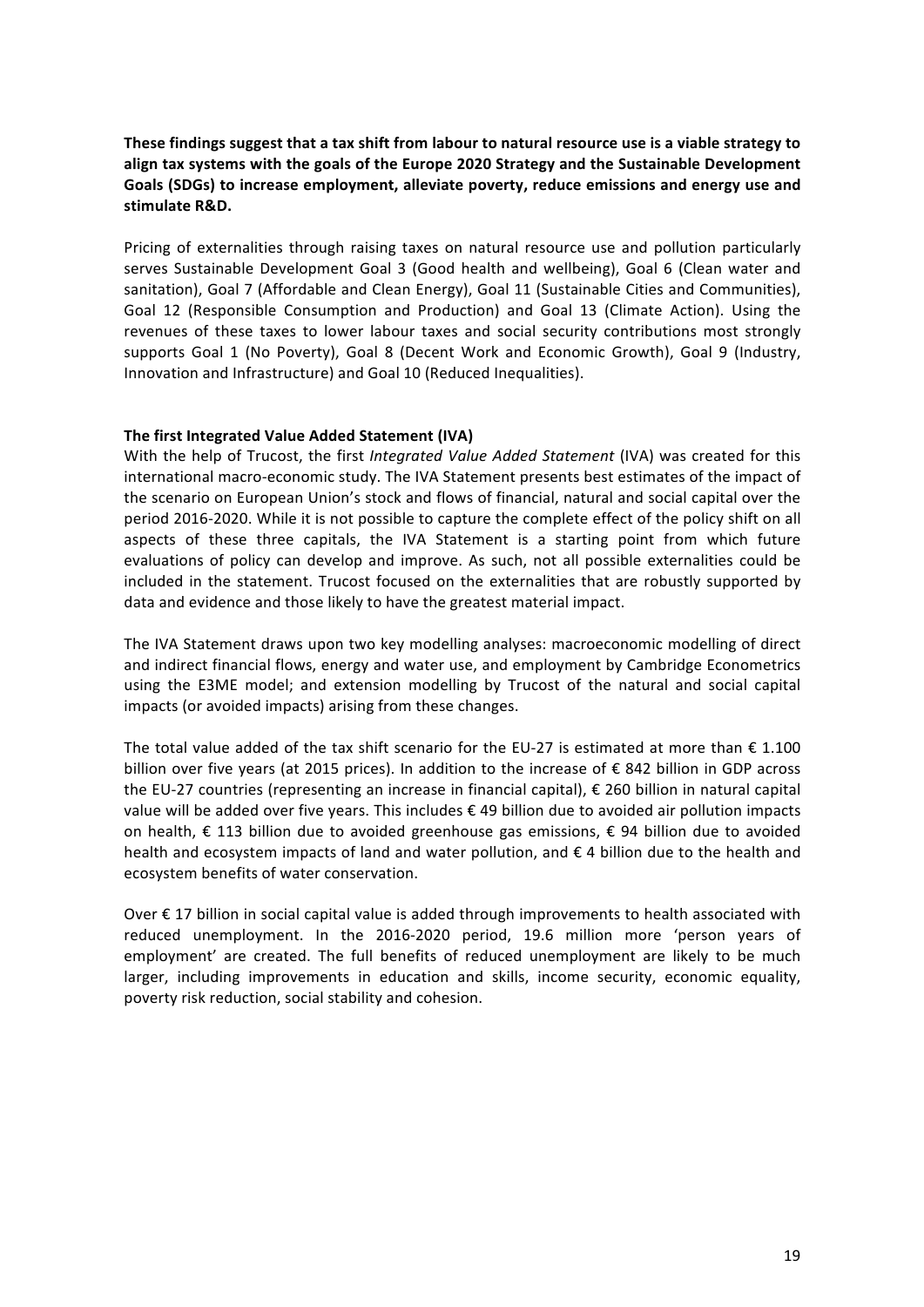# **The Ex'tax Scenario Integrated Value Added Statement** *(Cumulative value added 2016-2020 for the EU-27, compared to baseline)*

| Impact                             | <b>Description</b>                                                                                                                                     | Value<br>Added<br>$(E\text{ billion})$ | Share<br>of total<br>(% ) |
|------------------------------------|--------------------------------------------------------------------------------------------------------------------------------------------------------|----------------------------------------|---------------------------|
| <b>Financial Capital</b>           |                                                                                                                                                        | 842.2                                  | 75%                       |
| - National Income Growth           | Net change in GDP                                                                                                                                      | 842.2                                  |                           |
| <b>Natural Capital</b>             |                                                                                                                                                        | 259.5                                  | 23%                       |
| - Climate Change                   | Avoided costs to society of future impacts of<br>climate change                                                                                        | 112.6                                  |                           |
| - Air Pollution                    | Avoided costs to society due to illness and<br>premature deaths associated with air pollution<br>exposure                                              | 49.5                                   |                           |
| - Land and Water Pollutants        | Avoided costs to society due to human and<br>ecosystem health damage associated with<br>pollution of land and water with toxic chemicals<br>and metals | 93.8                                   |                           |
| - Water Depletion                  | Avoided costs to society due to human and<br>ecosystem health damage associated with<br>depletion of freshwater resources                              | 3.6                                    |                           |
| - Other value (not yet included)** | Avoided costs to society due to less extraction of<br>metals, land use, eutrophication etcetera                                                        | pm                                     |                           |
| <b>Social Capital</b>              |                                                                                                                                                        | 17.4                                   | 2%                        |
| - Health Benefits of Employment    | Value of healthy years of life gained due to<br>reduced unemployment experienced                                                                       | 17.4                                   |                           |
| - Other value (not yet included)** | Value of education/skills, income security,<br>economic equality, social stability and cohesion,<br>productivity, reduced poverty risk, etcetera       | pm                                     |                           |
| <b>Total Value Added</b>           |                                                                                                                                                        | 1,119.2                                | 100%                      |

(2016) The Ex'tax Project (scenario & design), Cambridge Econometrics (macro-economic modelling), Trucost (Integrated Value Added Statement).

#### *Notes*

*- In € billion 2015. Croatia is not (yet) included.*

\*\* This analysis is based on the available literature. As such, not all externalities could be included.

Although limited because of data constraints, the IVA Statement represent an ambitious attempt to value the broader impacts of a fundamental policy change across various forms of capital. Taking these limitations in consideration, the externality benefits presented in the statement are likely to underestimate the true natural and social capital value added by the scenario. Key recommended focus areas for future development are to invest in better understanding of the social value of employment, to collect more scientific data on the health benefits of work, and to build reliable data sets on water use.

## **Four case studies**

For the sake of brevity, four EU countries have been selected as case studies. Germany, Poland, Spain and the Netherlands were chosen on the basis of their economic and fiscal characteristics as well as the available consulting expertise in the analysis. Each of these countries is reviewed in terms of their economic structure, labour market and social issues and natural resource use, and fiscal structure, as well as how the scenario works out in each country. Without fully validating the scenario, from each national perspective, areas are identified that require special attention in implementation.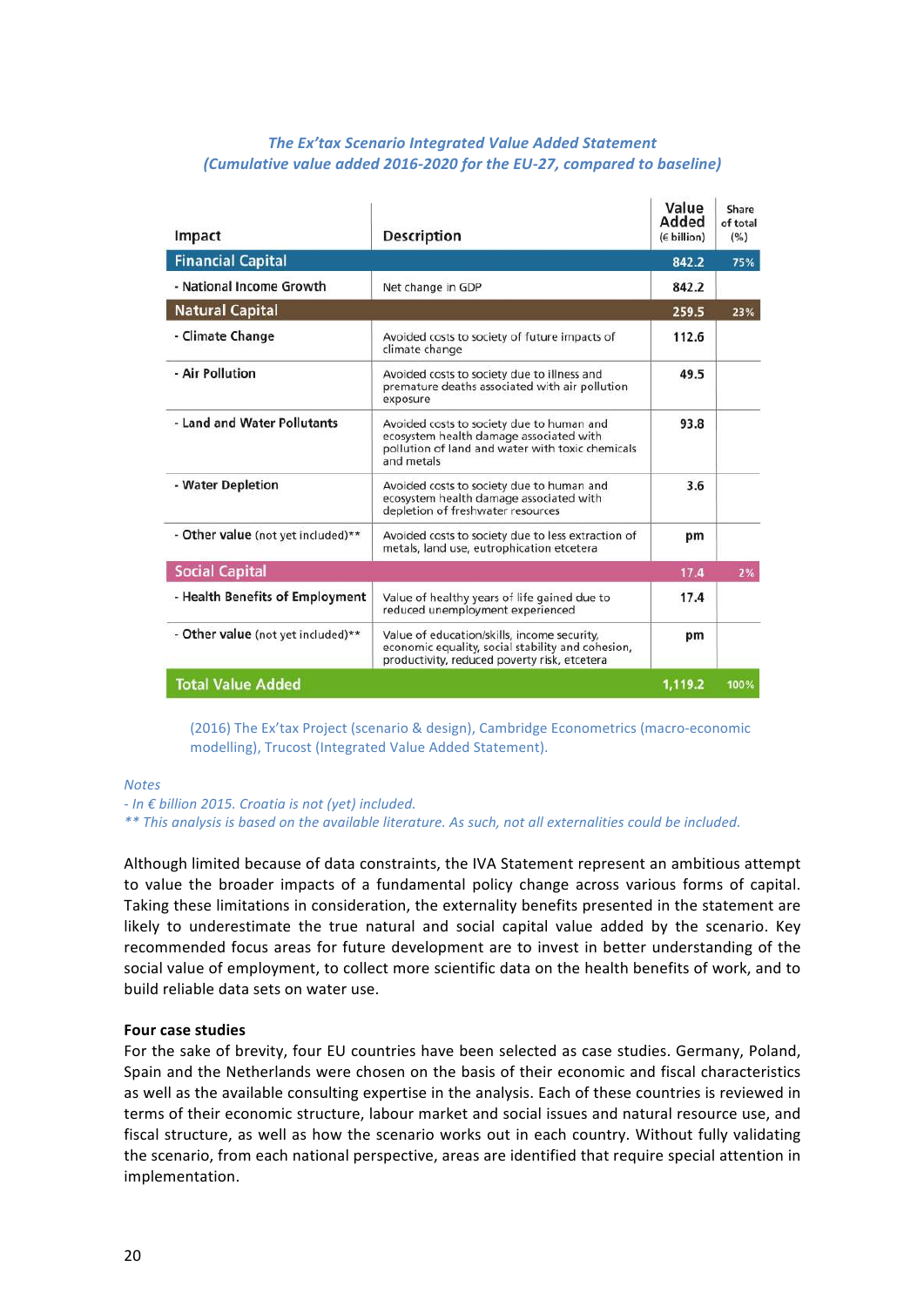Clearly, tax systems cannot be static; they will evolve with new circumstances. When the updated system works properly, the tax base can be extended to other categories within the Toolkit, in order to guarantee a stable government income. Rates and tariffs can be raised or lowered too; just like the current system of labour taxes, the future system will also be adapted periodically. Current levels of taxation are not carved in stone and there is no reason why a system based on 'extracted value' should be either.

#### **Recommendations and next steps**

Five recommendations and actions for next steps towards updating the tax systems are:

#### **1: Improve knowledge on the metabolism of economies**

Action: Extending and standardizing integrated reporting in order to have the appropriate information in place to take effective measures.

#### **2: Improve collaboration between Ministries and DGs; interdisciplinary research**

Action: Studying the connections between economic, environmental, health and social concerns, by organising interdisciplinary research programs.

#### **3: Research impact from a business perspective**

Action: Develop a methodology to help business leaders and sectors analyse the impact of a tax shift, including business cases to illustrate its effects. Such a tool helps a well-informed discussion *between policy makers and businesses.*

#### **4: Develop a coherent EU-level sustainable and inclusive tax strategy**

Action: Develop a coherent EU-level sustainable and inclusive tax strategy connected with the *Europe 2020 growth agenda, to allow the EU to be more effective on the international stage and maximise the economic potential of the EU frontrunners in the sustainability transition. Possibly,* through mobilizing a coalition of countries that are willing to advance exploration and *implementation of the tax shift.* 

#### *5: Research macro-economic impact of a tax shift on larger international scale*

Action: Analyse the *impacts* on a broader international scale (for example OECD (plus key partners), Latin-America and/or Asia). Such global scale would enable the analysis of global trade *flows,* labour market impacts, for instance, as well as specific national and regional *characteristics and preferences in tax reform.*

#### **In conclusion**

We've entered a new era; one that requires an inclusive circular economy, as targeted by national and EU strategies. Tax systems play a fundamental role in this transition.

Updating the tax system is not a simple task. But considering the megatrends that we are facing, doing nothing is no longer an option. 'New era. New plan. Europe.' shows that a tax shift from labour to consumption and the use of natural resources enables the EU-27 economies and employment to grow, while natural resources are saved. This means our society and economies can flourish by saving natural resources and tapping into the abundance of human talents and capacities instead. This transformation requires a long-term vision on the tax system, combined with a pragmatic pathway and a realistic timeframe.

The contributing partners of this research recognize the tension between vision and pragmatism, between long-term and short-term interests. It may be clear that many details and complications